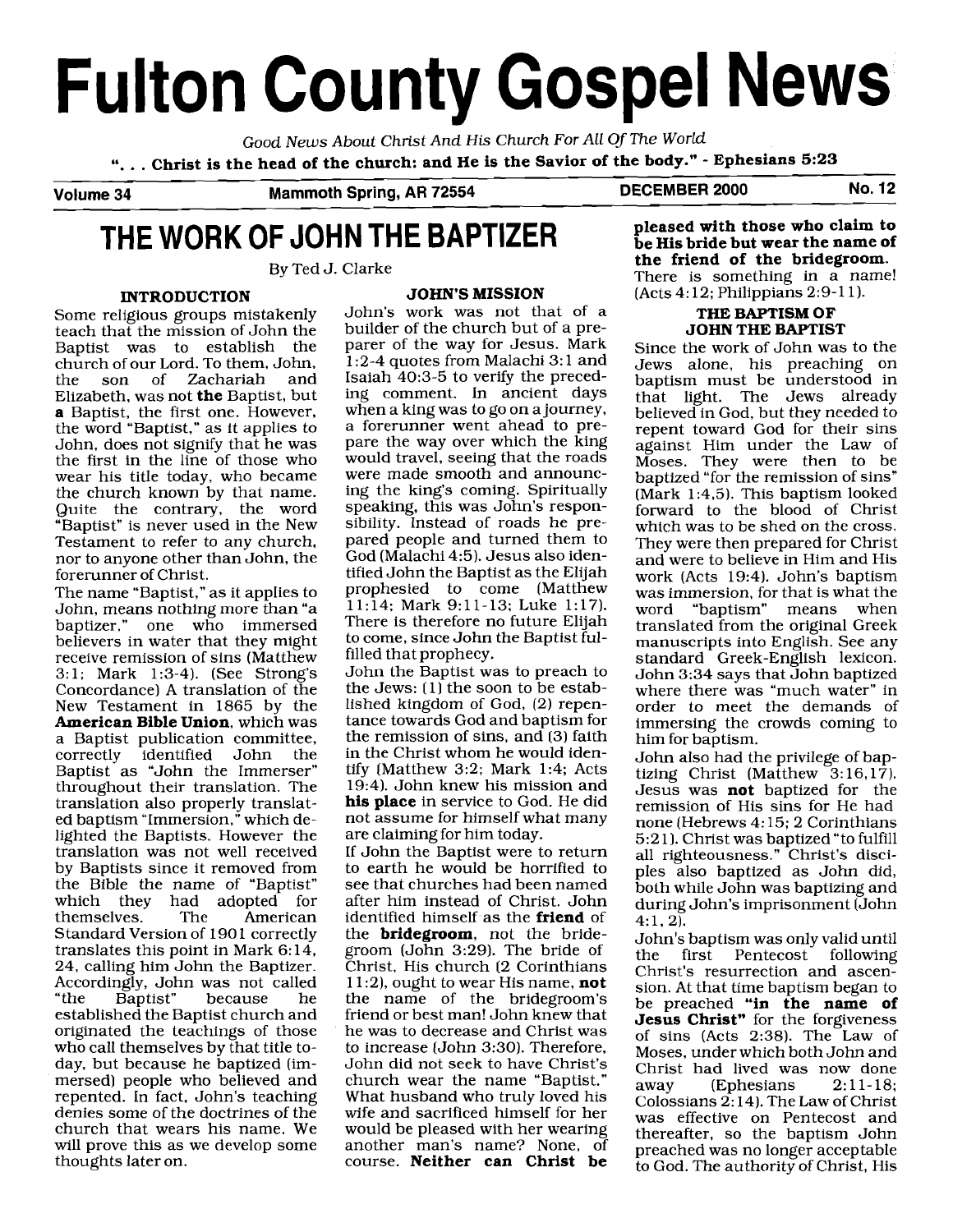#### **FULTON COUNTY GOSPEL NEWS**  USPS Publication #211780

.. is a Periodical publication issued monthly by the Church of Christ at Third and Bethel (P.O. Box 251). Mammoth Spring, AR 72554-0251. **POSTMASTER: Please mail all changes of address to the above address.** 

**FCGN** is mailed free of charge to any who care to receive it. We will be happy to add any names to the regular mailing list. If you send in a name we<br>must have a complete address. have a complete address, including number and street name, or R.R. or HCR number, plus box number, or a P.O. Box number and the **NINE DIGIT ZIP CODE.** This paper is supported by voluntary contributions for which we are grateful. Financial information will be furnished upon request. **Mail all address corrections or manuscripts to:** 

#### **FULTON COUNTY GOSPEL NEWS P.O.** Box 251

Mammoth Spring, AR 72554

| Website                                  |  |
|------------------------------------------|--|
| www.geocities.com/fultoncountygospelnews |  |

name, was now in effect (Matthew 28: 18-20; Luke 24:47). The case in Acts 19: 1-7 proves the point just stated. The apostle Paul had found men in Ephesus who evidently had been baptized with John's baptism after Pentecost. These men were probably taught and baptized by Apollos before he "learned the way of God more accurately" (Acts 18:24-28). When Paul informed them that John's baptism was not valid on this side of the cross, "they were baptized in the name of the Lord Jesus" (Acts 19:5). Those today who baptize with John's baptism need to know the "way of God more accurately." Those who have been improperly baptized need to be baptized properly in the name of Christ for the forgiveness of their sins (Acts 2:38; 19:51.

Baptism under Christ's law is to be in His name (authority), in order to receive the forgiveness of sins, and to put on Christ, being added to His body, the church, by God (Matthew 28:18; Acts 2:38; (Matthew 28:18; Acts 2:38; Galatians 3:27; Acts 2:47; 1 Corinthians 12:13; Ephesians 5:23). If your baptism was not in

harmony with these scriptures, you have not been baptized in the name of Christ. You need to follow the example God gave of these Ephesians in Acts 19:5. It does make a difference how and why we are baptized.

#### **JOHN THE BAPTIST**  & **THE KINGDOM**

John began his ministry teaching, "Repent ye: for the kingdom of heaven is at hand." (Matthew 3:2). After John, at least 83 other inspired men preached that God's kingdom was about to come into existence. Jesus, Matthew 4:17; the twelve apostles, Matthew 10: 1,7; and the seventy disciples, Luke  $10:1,9$  all taught that the kingdom was "at hand," that is, near, ready to appear. Were these men all false prophets, or did the kingdom come as it was prophesied nearly 2,000 years ago?

Many, who wear John's title as "Baptist" to describe their religious beliefs, say that the kingdom was not established as promised. They contend that the kingdom will not come until Jesus comes the second time. Such ideas are commonly known as premillennialism. However, John was a prophet and God has promised that His prophets' words will not fall empty to the ground. (Matthew 1 1 :7-9; 1 Samu $el 3:19$ ). Christ also told of the nearness of the kingdom 2,000 years ago (Matthew  $4:17$ )! Was He also a false prophet? Let it not be said that the unbelief of the Jews prevented God from establishing the kingdom. Romans 3:3,4 says that God will be faithful to His promises in spite of man's unbelief. Man's words may fail, but God's will not! God cannot lie (Hebrews 6: 18)!

Christ never came to set up an earthly kingdom (John 18:361. He came to earth to be crucified for our sins, thus redeeming us. Read Isaiah 53, which was written 700 years before Jesus came to earth. It does not teach that He came to set up an earthly kingdom. Matthew 20:28 confirms the fact that Jesus came to earth to die for man's sins. If the time when Christ came was not the right time to set up the kingdom, why didn't God know about it? In fact, Galatians 4:4

says that Jesus came "in the fulness of time," which must have been the right time according to<br>God! Attempts to make Attempts to make distinctions between the "church" Christ promised to build and the "kingdom" which He promised to establish are a major reason for the confusion about the kingdom. The church of Christ and the kingdom of God and Christ are the same institution. In Matthew 16: 18.19 Jesus promised to build His church and give Peter the keys to the kingdom at the same time. Those today who reject the idea that the kingdom is the church make the same mistake that the Jews did in rejecting Christ's spiritual kingdom.

We just showed that 84 inspired men, including Christ and John the Baptist, preached that God's kingdom was about to appear (Matthew 3:2; 4:17; 10:1,7; Luke 10:1,9). Jesus taught that His kingdom and His church are the same institution, simply described<br>by different terms (Matthew different terms (Matthew 16:18-19). Christ is Head of His body, the church (Ephesians 1 :2 1-23) and King of His kingdom  $(Colossians 1:13)$ .

Members of Christ's church are citizens in His kingdom. Peter was given the "keys of the kingdom," symbolizing the authority to admit people entrance into it. He used these "keys" in Acts 2: 14-47 when he preached the terms of salvation in Christ and taught we are added to the church by God. In his sermon Peter spoke of Christ being raised from the dead to be king and proclaimed Him as "Lord and<br>Christ" (anointed king) (Acts (anointed king) (Acts<br>Before Acts 2 the  $2:29-36$ ). Before Acts scriptures speak of the kingdom and church as yet to come. After Acts 2 the scriptures speak of the kingdom/church as being in actual existence. There is, of course, the eternal phase of the kingdom which we will inherit in heaven that is yet future. The kingdom of which we must **now** be citizens is identical to the church Christ built (Matthew 16:18.19). Only those **now** enter Christ's church/kingdom will be ushered into the eternal kingdom which

PLEASE NOTE: You May Now Access "Fulton County Gospel News" Online! **wmnr.geocities.comlfultoncountygos~elnews**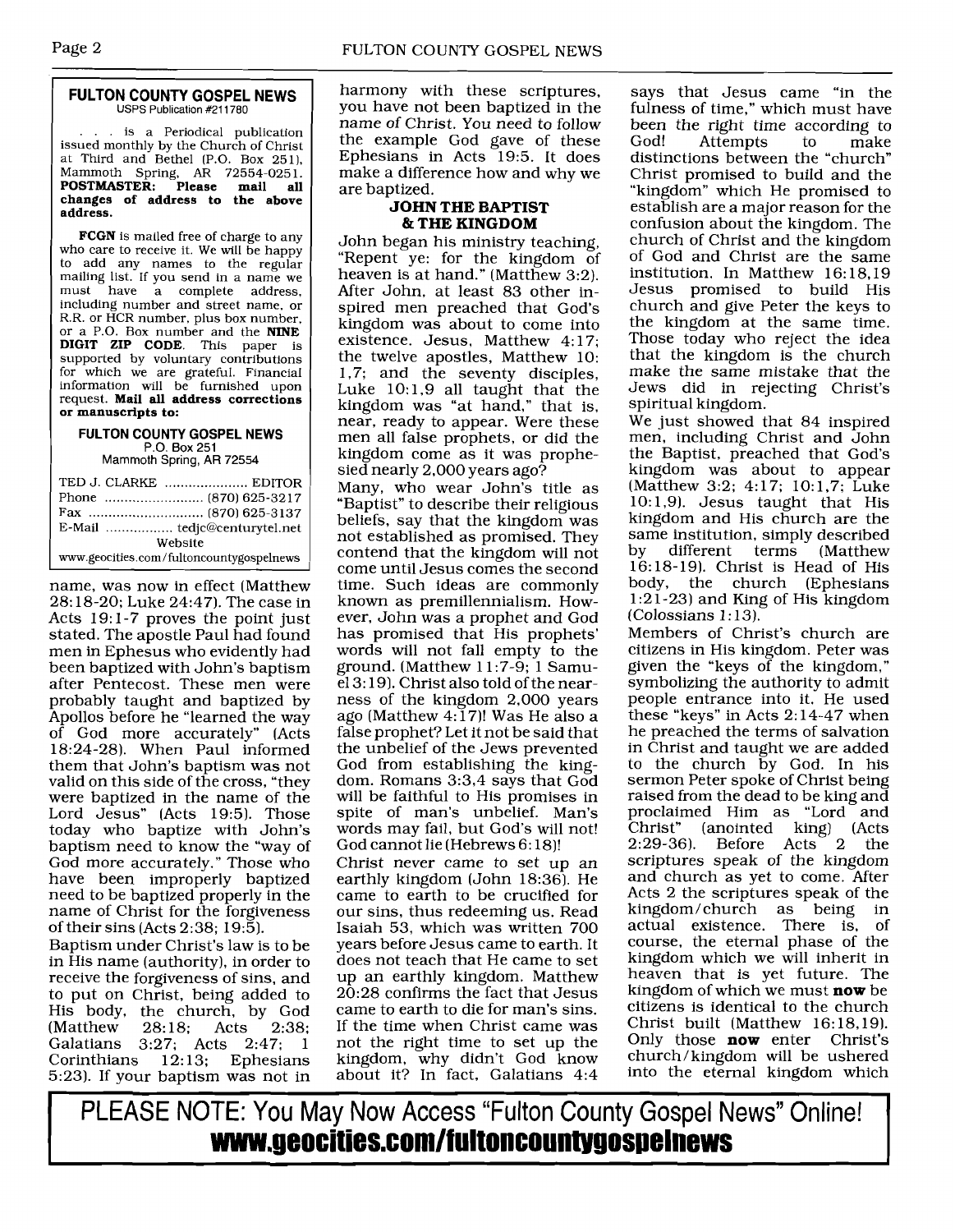

Peter mentions, if they are faithful when Jesus comes a second time (2

Peter 1:10-11; Hebrews 9:27-28).<br>Note the following: [1] The Note the following: [ 11 The preaching on Pentecost (Acts 2) and following was concerned with the "good news" concerning the "kingdom of God and the name of Jesus Christ." (Acts 8:12; 19:8; 28:30,3 1) People responded to teaching about the kingdom by believing and being baptized, at which time the Lord to added them to the church (Acts 2:38, 41, 47). [2] The church (saints) at Colossae had been "delivered . . . from the power of darkness and translated . power of darkness and translated . . . **into the kingdom of the Son of His love"** (Colossians 1:13). They couldn't have been put **into** the kingdom of Christ if it didn't exist, could they? **[31** Hebrews 12:28 says that first century Christians were<br>receiving (present tense, right then) "... a **kingdom** which cannot be shaken . . ." This is the indestructible kingdom which Daniel 2:44 prophesied. [4] Christ is now King and has been for nearly 2,000 years. His crown is "glory and honor" (Hebrews 2:9; Philippians 2:9- 1 1 1. Christ was King of kings when John wrote Revelation 1:5. Those to whom the apostle John wrote were "kings and priests" along with John "in the kingdom" [Revelation 1:6, 9). Note that this was also called the "kingdom . . . of Jesus Christ."

All of the above Scriptures are understandable if we recognize that Christ's kingdom and Christ's church are simply different designations for the same institution. We find ourselves arguing against John the Baptist, Christ, and the apostles if we deny this fact.

The work of John the Baptizer was not to start his church, but to prepare the way for Christ to come and build His church (Matthew 16:18-19; Romans 16: 16). We will gladly study this in more detail with any that wish to do so. [To be continued.]

## **"I HAVE SINNED"**

by Eddy Gilpin The phrase "I have sinned" appears nineteen times in the Bible (KJV). It was stated by ten different people; some who were sincere, some who were not. **A** study of this phrase reveals some interesting lessons.

First, the person who said it the most was David. What makes this of great interest is the fact that David was said to be "a man after mine (God's) own heart" (Acts 13:221. Certainly if a man with the credentials of David often needed to take stock of his life and confess sin, so should every individual (cf. I1 Sam. 12: 13; 24: 10, 17: I Chron. 21:8; Ps. 41:4).

Second, some who made the statement were not sincere. These were Pharaoh (Ex. 9:27; 10:16), Balaam (Num. 22:34), Achan (Josh. 7:20) and Judas (Mt. 27:4). From these it can be learned that such confession must proceed from the heart and not just from the mouth.

Third, one of the subjects who made the statement said it twice; once to himself and again to his father. While in the "far country," the prodigal son made a decision and said to himself, "I will arise and go to my father, and will say unto him, Father, I have sinned . . ." (Lk. 15:18). Upon returning home He made the confession to His father (Lk. 15:21). From this occasion it can be seen that, although God knows our hearts, He still wants to hear our voices. While it is the case that one can pray to God without doing so in an audible way (cf. I Sam. 1:13), it is also the case that prayer is an act in which one must engage with all his mind. Thus, one must approach God in the fashion that God has revealed (Col. 3:17; Heb. 13: 15, 16) and not after the dictates of his own heart.

Fourth, it is interesting to note the statement that accompanies Job's remark that he had sinned. He stated, "I have sinned; what shall I do unto thee, 0 thou preserver of men? why hast thou set me as a mark against thee, so that *I* am a burden to myself?" (Job 7:20). In sinning, Job admitted that he had become "a burden to himself." Indeed how foolishly we often act in being "our own worst enemy." When we sin against God we become a burden to ourselves.

To Christians, John said, "If we confess our sins, he is faithful and just to forgive us our sins, and to cleanse us from all unrighteousness" (I Jn. 1:9). Do you have sins that you need to confess to God?

> 1840 Tucker Lane Salem, VA 24153

[Eddy Gilpin was editor of **FCGN**  from June of 1989 through August of 1991. **FCGN** grew under his editorship, both in numbers and popularity. Eddy is a talented writer and we are happy to have a good store of articles from him for use in future issues. - Editor]

### **ARE WE STILLTHE "CHURCH OF CHRIST?"**

By Terry W. Frizzell Recently I was researching the history of religious groups that exist today in the United States. In researching this material I went to the local library and checked out a<br>book entitled "Handbook of "Handbook Denominations in the United States" by Frank *S.* Mead, and revised by Samuel S. Hill. Both of these men were members of denominations (to my knowledge). Frank S. Mead first published this book in 195 1, and the copy which I referenced from was the 8th edition, revised by Samuel S. Hill<br>in 1985. I didn't find the 1985. I didn't find the background material that I was looking for all that interesting, however, there was something I did find interesting. Mead had a listing for churches of Christ in which he gave a definition of what separated the churches of Christ from the rest of the religious world. The following was what he wrote about the churches of Christ (all of the bold emphasis is strictly done by me for the purpose of pointing a few things out, not Mead's).

"Because this is a brotherhood and **not a denomination,** centralized activities such as record keeping